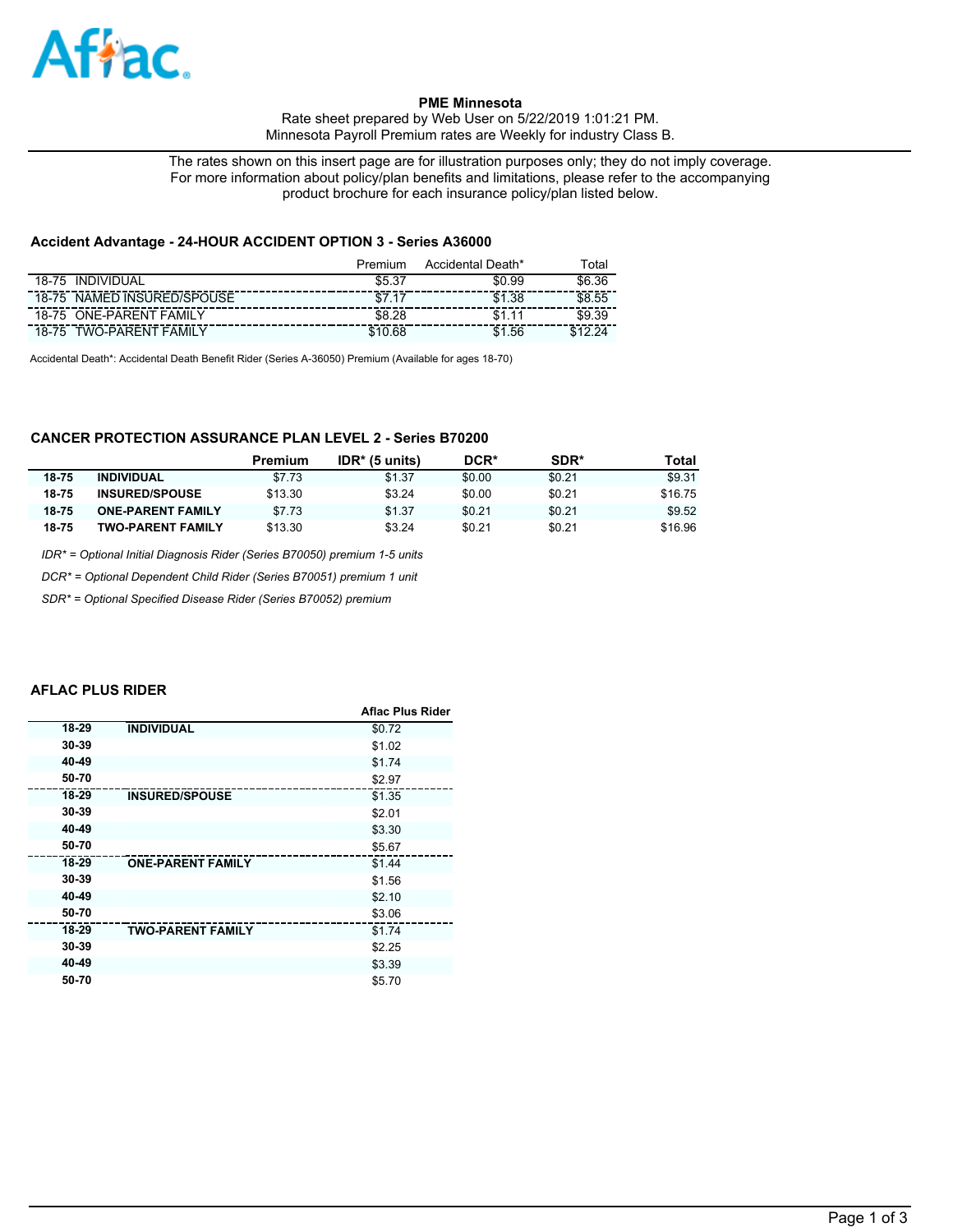

**PME Minnesota** 

Rate sheet prepared by Web User on 5/22/2019 1:01:21 PM. Minnesota Payroll Premium rates are Weekly for industry Class B.

The rates shown on this insert page are for illustration purposes only; they do not imply coverage. For more information about policy/plan benefits and limitations, please refer to the accompanying product brochure for each insurance policy/plan listed below.

## **CRITICAL CARE PROTECTION POLICY - Series A74300**

|           |                       | Individual   |              |              |                          |         | <b>One Parent Family</b> |              |              |
|-----------|-----------------------|--------------|--------------|--------------|--------------------------|---------|--------------------------|--------------|--------------|
| Age       | Premium               | <b>FOBBR</b> | <b>SHERR</b> | <b>Total</b> | Age                      | Premium | <b>FOBBR</b>             | <b>SHERR</b> | <b>Total</b> |
| 18-35     | \$4.47                | \$0.51       | \$0.27       | \$5.25       | 18-35                    | \$7.62  | \$0.54                   | \$0.30       | \$8.46       |
| 36-45     | \$6.30                | \$0.96       | \$0.63       | \$7.89       | 36-45                    | \$8.91  | \$1.02                   | \$0.63       | \$10.56      |
| 46-55     | \$9.30                | \$1.11       | \$1.02       | \$11.43      | 46-55                    | \$11.46 | \$1.14                   | \$1.02       | \$13.62      |
| 56-70     | \$12.90               | \$1.23       | \$1.47       | \$15.60      | 56-70                    | \$16.20 | \$1.29                   | \$1.50       | \$18.99      |
|           | <b>Insured/Spouse</b> |              |              |              | <b>Two Parent Family</b> |         |                          |              |              |
|           |                       |              |              |              |                          |         |                          |              |              |
| Age       | Premium               | <b>FOBBR</b> | <b>SHERR</b> | <b>Total</b> | Age                      | Premium | <b>FOBBR</b>             | <b>SHERR</b> | <b>Total</b> |
| 18-35     | \$8.55                | \$1.02       | \$0.51       | \$10.08      | 18-35                    | \$9.69  | \$1.05                   | \$0.54       | \$11.28      |
| $36 - 45$ | \$11.34               | \$1.89       | \$1.05       | \$14.28      | 36-45                    | \$12.27 | \$1.95                   | \$1.14       | \$15.36      |
| 46-55     | \$17.37               | \$2.25       | \$1.77       | \$21.39      | 46-55                    | \$18.42 | \$2.28                   | \$1.92       | \$22.62      |

*FOBBR: First Occurrence Building Benefit Rider (Rider Series A74050)*

*SHERR: Specified Health Event Recovery Benefit Rider (Rider Series A74051)*

# **AFLAC-SHORT TERM DISABILITY - Series A-57600**

**Elimination Period Accident/Sickness - 0/7 DAYS**

| Annual Income         |       | \$22.000 | \$24,000 | \$26,000 | \$28,000 | \$30,000 | \$32,000 | \$34.000 | \$36,000 | \$38,000 | \$40,000 |
|-----------------------|-------|----------|----------|----------|----------|----------|----------|----------|----------|----------|----------|
| <b>Benefit Period</b> | Aae   | \$1.100  | \$1.200  | \$1.300  | \$1.400  | \$1.500  | \$1,600  | \$1.700  | \$1,800  | \$1.900  | \$2,000  |
| 3 MONTHS              | 18-49 | \$6.60   | \$7.20   | \$7.80   | \$8.40   | \$9.00   | \$9.60   | \$10.20  | \$10.80  | \$11.40  | \$12.00  |
|                       | 50-64 | \$7.92   | \$8.64   | \$9.36   | \$10.08  | \$10.80  | \$11.52  | \$12.24  | \$12.96  | \$13.68  | \$14.40  |
|                       | 65-74 | \$9.24   | \$10.08  | \$10.92  | \$11.76  | \$12.60  | \$13.44  | \$14.28  | \$15.12  | \$15.96  | \$16.80  |

### **AFLAC VALUE RIDER**

|       | <b>Aflac Value Rider</b> |
|-------|--------------------------|
| 18-69 | \$2.52                   |